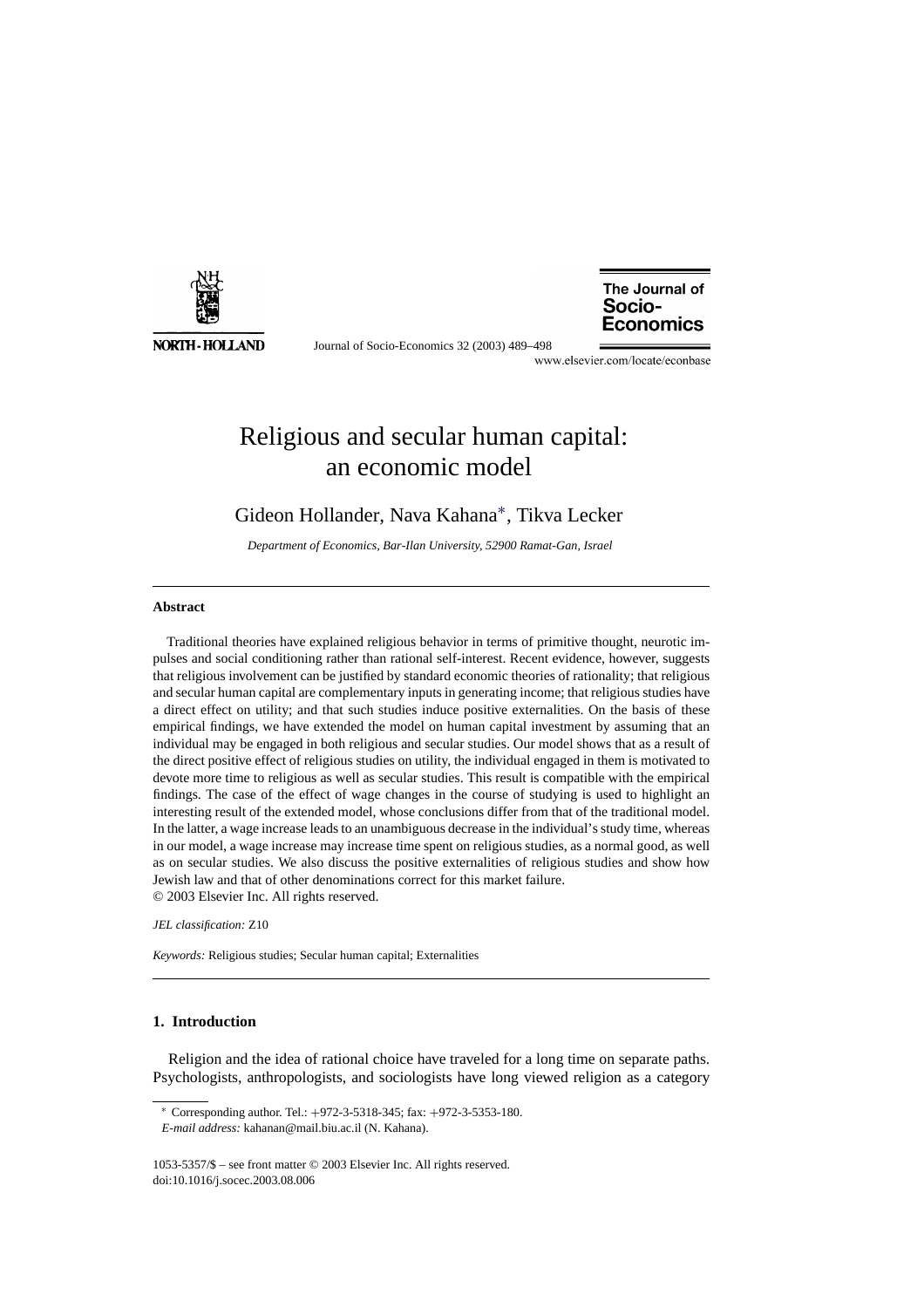of behavior largely outside of the rational calculus. Indeed, according to many 19th century scholars—including Marx, Freud, and Comte—intense religious commitment sprang from nothing less than outright irrationality. Later on, scholars such as [Davis \(1949\),](#page--1-0) [Ellis](#page--1-0) [\(1980\),](#page--1-0) [Ostow \(1990\),](#page--1-0) [Watters \(1993\),](#page--1-0) and [Bruce \(1993\),](#page--1-0) also stressed the irrationality of religious faith, claiming that religious observance in many respects is equivalent to irrational thinking and emotional disturbance. However, contemporary evidence suggests that religious behavior is, in fact, sensitive to perceived costs and benefits and is compatible with advanced education and scientific training (e.g., [Iannaccone et al., 1998\).](#page--1-0) This evidence has given rise to recent research on religious behavior, which leans heavily on the assumption of rational choice.

Many studies consider secular and religious human capital as complementary in the marketplace (e.g., [Tomes, 1985\)](#page--1-0) as well as in the social sphere. Recently, [Ewing \(2000\)](#page--1-0) claimed that the observance of Catholicism might affect wages in two ways. First, by enhancing productivity as a result of the teaching of discipline. Second, firms may recognize that Catholics have certain desirable traits that are generally unobservable, such as motivation, honesty, trustworthiness, or a strong work ethic. Thus, investment in religious capital may be considered signaling for a better worker for the labor market.

In the social sphere, [Iannaccone \(1995\),](#page--1-0) among others, claims that the greater the stock of religious knowledge, understanding of ritual, and familiarity with liturgy and sacred texts, the higher the expected benefit from regular church or synagogue attendance. Such participation in organized religion should contribute toward improving social interaction by maximizing opportunities for inter-personal contact and group approval. Using [Becker's](#page--1-0) [terminology \(1996\), t](#page--1-0)he accumulated social capital would be expected to yield a stream of social benefits. Moreover, religious capital accumulation would provide an incentive for keeping up religious participation, which in turn would augment the human capital stock (e.g., [Smith et al., 1998\).](#page--1-0)

In a survey of all of the relevant published empirical studies, Bergin (1983) found that most of them reported a positive relationship between religious observance and mental health. [Ellison \(1993\),](#page--1-0) who extensively reviewed the empirical literature on religious observance and health reported strong and consistent evidence for the enhancement of physical health, self-esteem, and life satisfaction brought about by religious belief and activity.<sup>1</sup> Moreover, the members of strict religious groups enjoy longer lives and lower rates of cancer, stroke, hypertension, and heart disease than do the general population, probably because they tend to observe their religions' strictures governing smoking, drinking, drug use, and other health-impairing behavior.

The causes for the correlation between health and religious observance include the positive link between church involvement and social support and the negative link between faith and stress [Levin \(1994\).](#page--1-0) Religious involvement may also affect patterns of marriage and marital stability (e.g., [Heaton and Pratt, 1990\)](#page--1-0) and negatively influence divorce, abortion, children born out of wedlock [Berggren \(1997\), a](#page--1-0)nd suicide [Huang \(1996\). I](#page--1-0)n addition, there are also spiritual or non-temporal aspects to becoming religiously involved, most notably the perceived achievement of divine approbation and rewards, both in this life and—not

<sup>1</sup> [Cameron \(2000\)](#page--1-0) provides contrasting evidence of the absence of a relationship between religion and physical health except where an arbitrary five-point measure of subjective health status is used.